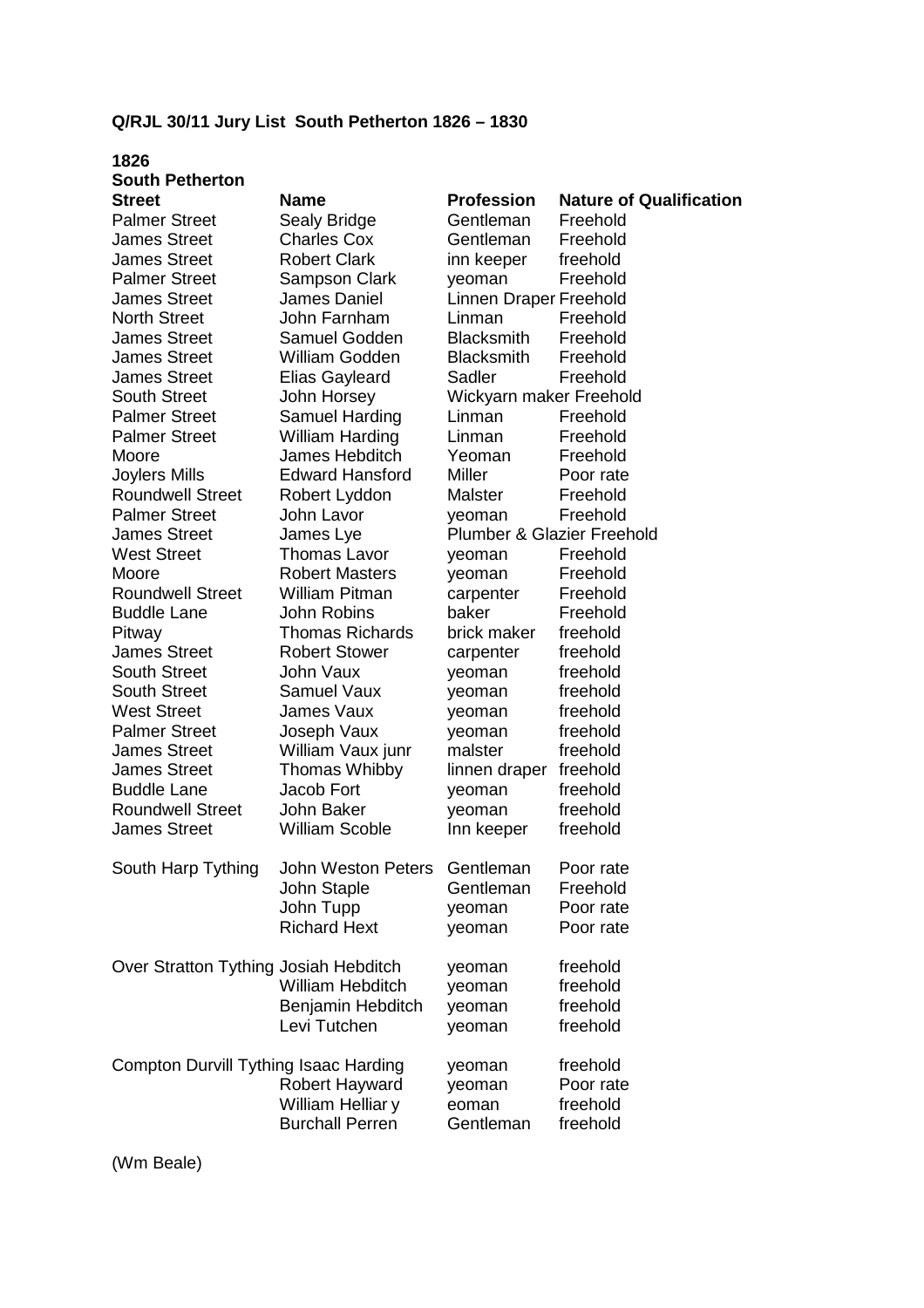| 1827                                         |                         |                         |                                        |
|----------------------------------------------|-------------------------|-------------------------|----------------------------------------|
| <b>South Petherton</b>                       |                         |                         |                                        |
| <b>Street</b>                                | <b>Name</b>             | <b>Profession</b>       | <b>Nature of Qualification</b>         |
| <b>Palmer Street</b>                         | Sealy Bridge            | Gentleman               | Freehold                               |
| <b>James Street</b>                          | <b>Charles Cox</b>      | Gentleman               | Freehold                               |
| <b>James Street</b>                          | <b>Robert Clark</b>     | inn keeper              | freehold                               |
| <b>Palmer Street</b>                         | Sampson Clark           | yeoman                  | Freehold                               |
| <b>James Street</b>                          | James Daniel            | Linnen Draper Freehold  |                                        |
| <b>Buddle Lane</b>                           | Jacob Fort              | yeoman                  | Poor rate                              |
| <b>North Street</b>                          | John Farnham            | Linman                  | Freehold                               |
| <b>James Street</b>                          | Samuel Godden           | <b>Blacksmith</b>       | Freehold                               |
| <b>James Street</b>                          | William Godden          | <b>Blacksmith</b>       | Freehold                               |
| <b>James Street</b>                          | <b>Elias Gayleard</b>   | Sadler                  | Freehold                               |
| <b>South Street</b>                          | John Horsey             | Wickyarn maker Freehold |                                        |
| <b>Palmer Street</b>                         | <b>William Harding</b>  | Linman                  | Freehold                               |
| Moore                                        | James Hebditch          | Yeoman                  | Freehold                               |
| <b>Joylers Mills</b>                         | <b>Edward Hansford</b>  | <b>Miller</b>           | Poor rate                              |
| <b>Roundwell Street</b>                      | Robert Lyddon           | <b>Malster</b>          | Freehold                               |
| <b>Palmer Street</b>                         | John Lavor              | yeoman                  | Freehold                               |
| <b>James Street</b>                          | James Lye               | Glazier                 | Freehold                               |
| Moore                                        | <b>Robert Masters</b>   | yeoman                  | Freehold                               |
| <b>Roundwell Street</b>                      | <b>William Pitman</b>   | carpenter               | Freehold                               |
| <b>Buddle Lane</b>                           | <b>John Robins</b>      | baker                   | Freehold                               |
| <b>James Street</b>                          | <b>Robert Stower</b>    | carpenter               | freehold                               |
| <b>South Street</b>                          | <b>John Vaux</b>        | yeoman                  | freehold                               |
| <b>South Street</b>                          | <b>Samuel Vaux</b>      | yeoman                  | freehold                               |
| <b>West Street</b>                           | James Vaux              | yeoman                  | freehold                               |
| <b>Palmer Street</b>                         | Joseph Vaux             | yeoman                  | freehold                               |
| <b>James Street</b>                          | William Vaux junr       | malster                 | freehold                               |
| <b>James Street</b>                          | <b>Thomas Whibby</b>    | <b>Draper</b>           | freehold                               |
| <b>Roundwell Street</b>                      | John Baker              | yeoman                  | freehold                               |
| <b>South Street</b>                          |                         | Carpenter               | freehold                               |
|                                              | <b>Benjamin Anstice</b> |                         |                                        |
| South Harp Tything                           | <b>Richard Hext</b>     | yeoman                  | Poor rate                              |
| <b>Jn Weston Peters</b>                      | Gentleman<br>Poor rate  |                         |                                        |
|                                              | John Staple             | Gentleman               | Freehold                               |
|                                              | John Tupp               | yeoman                  | Poor rate                              |
|                                              |                         |                         | Permanent bodily deformity & blindness |
|                                              |                         |                         |                                        |
| Over Stratton Tything Josiah Hebditch        |                         | yeoman                  | freehold                               |
|                                              | <b>William Hebditch</b> | yeoman                  | freehold                               |
|                                              | Benjamin Hebditch       | yeoman                  | freehold                               |
|                                              | Levi Tutchen            | yeoman                  | freehold                               |
|                                              | <b>Robert Vile</b>      | yeoman                  | Poor rate                              |
|                                              |                         |                         |                                        |
| <b>Compton Durvill Tything Isaac Harding</b> |                         | yeoman                  | freehold                               |
|                                              | Robert Hayward          | yeoman                  | Poor rate                              |
|                                              | <b>William Helliar</b>  | yeoman                  | freehold                               |
|                                              | <b>Burchall Perren</b>  | Gentleman               | freehold                               |
|                                              |                         |                         |                                        |
| (Wm Beale)                                   |                         |                         |                                        |
| 1828                                         |                         |                         |                                        |
| <b>South Petherton</b>                       |                         |                         |                                        |
| <b>Street</b>                                | <b>Name</b>             | <b>Profession</b>       | <b>Nature of Qualification</b>         |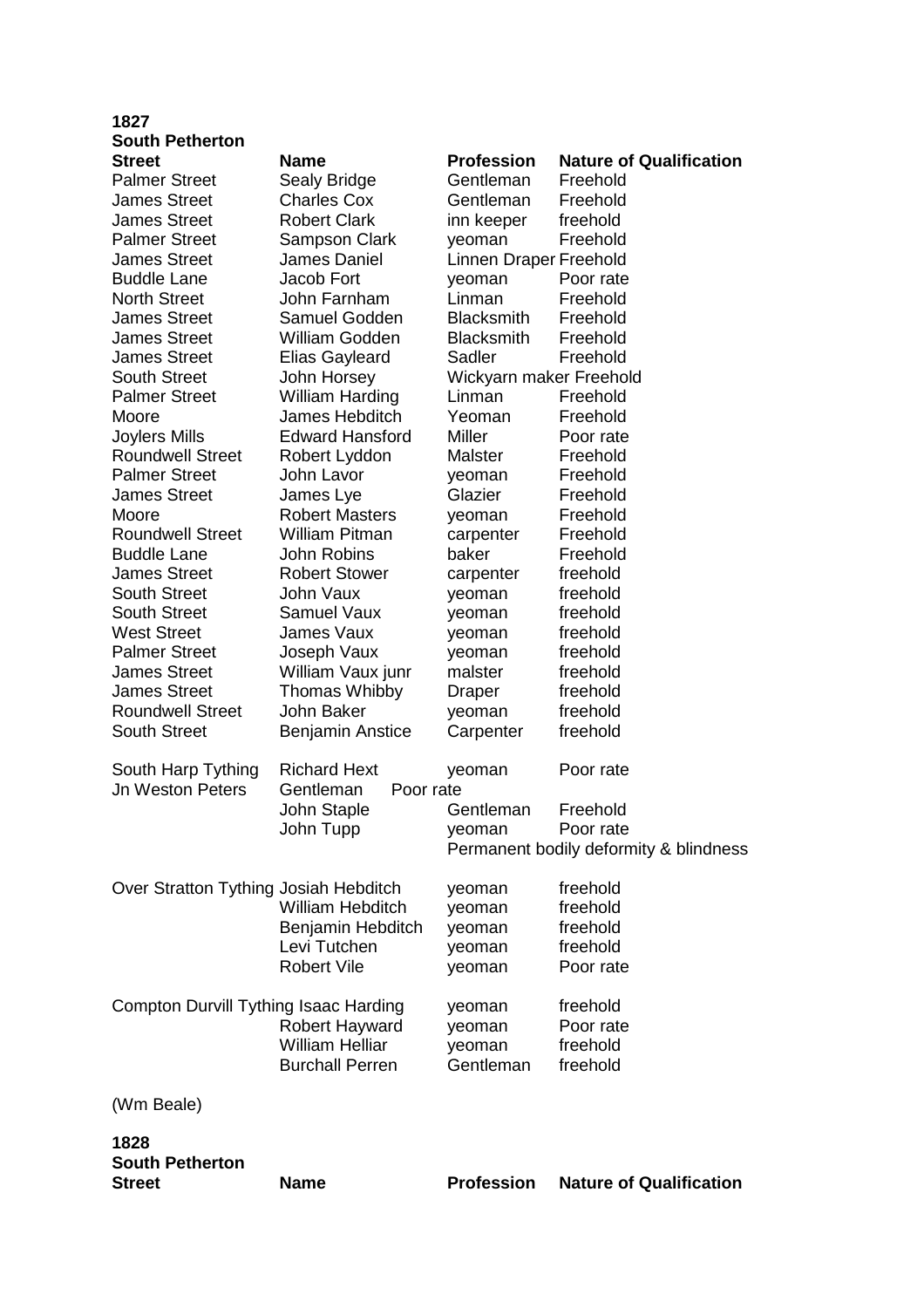| <b>South Street</b>                                                                                                       | <b>Benjamin Anstice</b>                                              | Carpenter                                             | freehold                                                           |
|---------------------------------------------------------------------------------------------------------------------------|----------------------------------------------------------------------|-------------------------------------------------------|--------------------------------------------------------------------|
| <b>Roundwell Street</b>                                                                                                   | John Baker                                                           | yeoman                                                | freehold                                                           |
| <b>Palmer Street</b>                                                                                                      | Sealy Bridge                                                         | Gentleman                                             | Freehold                                                           |
| <b>James Street</b>                                                                                                       | <b>Charles Cox</b>                                                   | Gentleman                                             | Freehold                                                           |
| <b>James Street</b>                                                                                                       | <b>Robert Clark</b>                                                  | inn keeper                                            | freehold                                                           |
| <b>James Street</b>                                                                                                       | James Daniel                                                         | Linnen Draper Freehold                                | too old                                                            |
| <b>Buddle Lane</b>                                                                                                        | Jacob Fort                                                           | yeoman                                                | Poor rate                                                          |
| <b>North Street</b>                                                                                                       | John Farnham                                                         | Linman                                                | Freehold                                                           |
| <b>James Street</b>                                                                                                       | Samuel Godden                                                        | <b>Blacksmith</b>                                     | Freehold                                                           |
| <b>James Street</b>                                                                                                       | <b>William Godden</b>                                                | <b>Blacksmith</b>                                     | Freehold                                                           |
| <b>James Street</b>                                                                                                       | <b>Elias Gayleard</b>                                                | Sadler                                                | Freehold                                                           |
| <b>South Street</b>                                                                                                       | John Horsey                                                          | Wickyarn maker Freehold                               |                                                                    |
| <b>Palmer Street</b>                                                                                                      | <b>William Harding</b>                                               | Linman                                                | Freehold                                                           |
| Moore                                                                                                                     | James Hebditch                                                       | Yeoman                                                | Freehold                                                           |
| Joylers Mills                                                                                                             | <b>Edward Hansford</b>                                               | <b>Miller</b>                                         | Poor rate                                                          |
| <b>Roundwell Street</b>                                                                                                   | Robert Lyddon                                                        | <b>Malster</b>                                        | Freehold                                                           |
| <b>Palmer Street</b>                                                                                                      | John Lavor                                                           | yeoman                                                | Freehold                                                           |
| <b>James Street</b>                                                                                                       | James Lye                                                            | Glazier                                               | Freehold                                                           |
| <b>West Street</b>                                                                                                        | <b>Thomas Lavor</b>                                                  | yeoman                                                | freehold eind & Constable                                          |
| Moore                                                                                                                     | <b>Robert Masters</b>                                                | yeoman                                                | Freehold                                                           |
| <b>Buddle Lane</b>                                                                                                        | <b>William Ostler</b>                                                | yeoman                                                | freehold                                                           |
| <b>South Street</b>                                                                                                       | <b>Henry Olding</b>                                                  | watchmaker                                            | House duty                                                         |
| <b>Roundwell Street</b>                                                                                                   | <b>William Pitman</b>                                                | carpenter                                             | Freehold                                                           |
| <b>James Street</b>                                                                                                       | <b>William Scoble</b>                                                | Inn keeper                                            | freehold                                                           |
| <b>James Street</b>                                                                                                       | <b>Robert Stower</b>                                                 | carpenter                                             | freehold                                                           |
| <b>South Street</b>                                                                                                       | John Vaux                                                            | yeoman                                                | freehold                                                           |
| <b>South Street</b>                                                                                                       | <b>Samuel Vaux</b>                                                   | yeoman                                                | freehold                                                           |
| <b>West Street</b>                                                                                                        | James Vaux                                                           | yeoman                                                | freehold                                                           |
| <b>Palmer Street</b>                                                                                                      | Joseph Vaux jun                                                      | yeoman                                                | freehold                                                           |
| <b>James Street</b>                                                                                                       | William Vaux junr                                                    | malster                                               | freehold                                                           |
| <b>James Street</b>                                                                                                       | <b>Thomas Whibby</b>                                                 | Draper                                                | freehold                                                           |
| South Harp Tything                                                                                                        | <b>Richard Hext</b>                                                  | yeoman                                                | Poor rate                                                          |
| <b>Jn Weston Peters</b>                                                                                                   | Gentleman<br>Poor rate                                               |                                                       |                                                                    |
|                                                                                                                           | John Staple                                                          | Gentleman                                             | Freehold                                                           |
|                                                                                                                           | John Tupp                                                            | yeoman                                                | Poor rate                                                          |
| Over Stratton Tything William Hebditch                                                                                    |                                                                      | yeoman                                                | freehold                                                           |
|                                                                                                                           | Levi Tutchen                                                         | yeoman                                                | freehold                                                           |
|                                                                                                                           | <b>Robert Vile</b>                                                   | yeoman                                                | freehold                                                           |
| Compton Durvill Tything Isaac Harding                                                                                     |                                                                      | yeoman                                                | freehold                                                           |
|                                                                                                                           | Robert Hayward                                                       | yeoman                                                | Poor rate                                                          |
|                                                                                                                           | <b>William Helliar</b>                                               | yeoman                                                | freehold                                                           |
|                                                                                                                           | <b>Burchall Perren</b>                                               | Gentleman                                             | freehold                                                           |
| (William Beale)                                                                                                           |                                                                      |                                                       |                                                                    |
| 1829<br><b>South Petherton</b><br><b>Street</b><br><b>South Street</b><br><b>Palmer Street</b><br><b>Roundwell Street</b> | <b>Name</b><br><b>Benjamin Anstice</b><br>Sealy Bridge<br>John Baker | <b>Profession</b><br>Carpenter<br>Gentleman<br>yeoman | <b>Nature of Qualification</b><br>freehold<br>Freehold<br>freehold |
| <b>James Street</b>                                                                                                       | <b>Charles Cox</b>                                                   | Gentleman                                             | Freehold                                                           |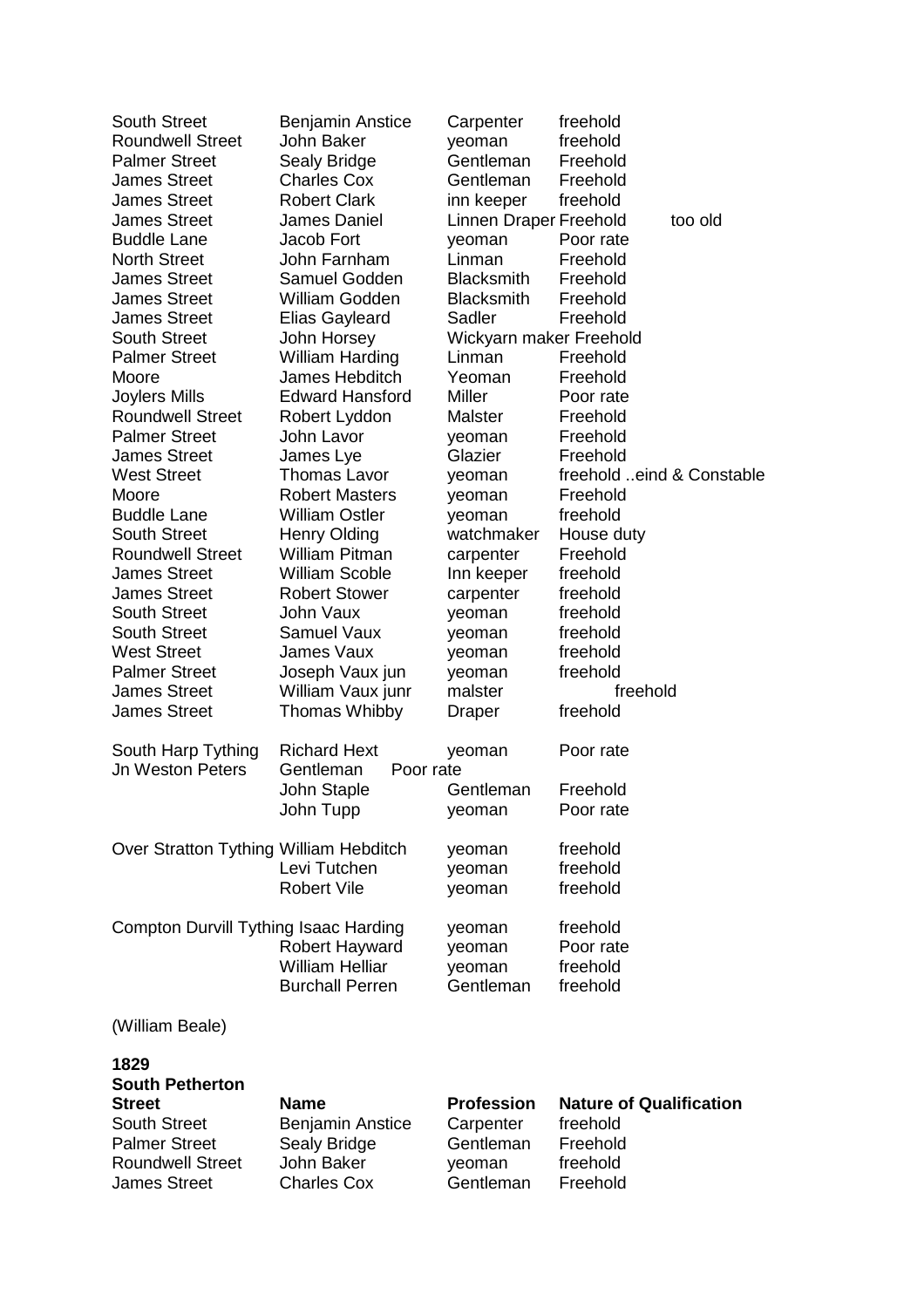| <b>James Street</b><br>Burrough of Town<br><b>James Street</b> | <b>Robert Clark</b><br><b>John Daniel</b><br>Samuel Godden    | inn keeper<br>Linnen Draper Freehold<br><b>Blacksmith</b> | freehold<br>Freehold           |
|----------------------------------------------------------------|---------------------------------------------------------------|-----------------------------------------------------------|--------------------------------|
| <b>James Street</b>                                            | William Godden                                                | <b>Blacksmith</b>                                         | Freehold                       |
| Hill Farm                                                      | Samuel Hodges                                                 | yeoman                                                    | poor rate                      |
| <b>Palmer Street</b>                                           | <b>William Harding</b>                                        | Linman                                                    | Freehold                       |
| Moore                                                          | James Hebditch                                                | Yeoman                                                    | Freehold                       |
| Joylers Mills                                                  | <b>Edward Hansford</b>                                        | Miller                                                    | Poor rate                      |
| Mill                                                           | Sampson Clark junr                                            | yeoman                                                    | Poor rate                      |
| <b>Roundwell Street</b>                                        | Robert Lyddon                                                 | Gent                                                      | Freehold                       |
| <b>Palmer Street</b>                                           | John Lavor                                                    | yeoman<br><b>Plumber &amp; Glazier</b>                    | Freehold<br>Freehold           |
| <b>James Street</b><br><b>West Street</b>                      | James Lye<br><b>Thomas Lavor</b>                              |                                                           | freehold                       |
| Moore                                                          | <b>Robert Masters</b>                                         | yeoman                                                    | Freehold                       |
| <b>Buddle Lane</b>                                             | <b>William Ostler</b>                                         | yeoman<br>yeoman                                          | freehold                       |
| <b>South Street</b>                                            | <b>Henry Olding</b>                                           | watchmaker                                                | House assessment               |
| <b>James Street</b>                                            | <b>Robert Stower</b>                                          | carpenter                                                 | freehold                       |
| Watergore                                                      | Aron Tutchen                                                  | yeoman                                                    | Poor rate                      |
| <b>James Street</b>                                            | <b>William Scoble</b>                                         | Inn keeper                                                | freehold                       |
| <b>South Street</b>                                            | John Vaux                                                     | yeoman                                                    | freehold                       |
| <b>South Street</b>                                            | <b>Samuel Vaux</b>                                            | yeoman                                                    | freehold                       |
| <b>Palmer Street</b>                                           | Joseph Vaux                                                   | yeoman                                                    | freehold                       |
| <b>James Street</b>                                            | <b>William Vaux</b>                                           | malster                                                   | freehold                       |
| <b>West Street</b>                                             | James Vaux                                                    | yeoman                                                    | freehold                       |
| <b>James Street</b>                                            | <b>Thomas Whibby</b>                                          | linen Draper                                              | freehold                       |
| <b>Buddle Lane</b>                                             | Jacob Fort                                                    | yeoman                                                    | freehold                       |
| Droveway                                                       | James Burford                                                 | yeoman                                                    | freehold                       |
| <b>Burrough</b>                                                | <b>Elias Gayleard</b>                                         | sadler                                                    | freehold                       |
| <b>Roundwell Street</b>                                        | <b>William Pitman</b>                                         | carpenter                                                 | freehold                       |
| South Harp Tything<br><b>Richard Hext</b><br>J Weston Peters   | James Daniel<br>Poor rate<br>yeoman<br>Gentleman<br>Poor rate | yeoman                                                    | Freehold                       |
|                                                                | John Staple                                                   | Gentleman                                                 | Freehold                       |
|                                                                | John Tupp                                                     | yeoman                                                    | Poor rate                      |
|                                                                | Samuel Lang                                                   | yeoman                                                    | Poor rate                      |
| Over Stratton Tything William Hebditch                         | Benjamin Hebditch                                             | yeoman<br>yeoman                                          | freehold<br>freehold           |
|                                                                | Levi Tutchen                                                  | yeoman                                                    | freehold                       |
|                                                                | <b>Robert Vile</b>                                            | yeoman                                                    | freehold                       |
| Compton Durvill Tything Isaac Harding                          |                                                               | yeoman                                                    | freehold<br>Poor rate          |
|                                                                | Robert Hayward<br><b>William Helliar</b>                      | yeoman<br>yeoman                                          | freehold                       |
|                                                                | <b>Burchall Perren</b>                                        | Gentleman                                                 | freehold                       |
| 1830<br><b>South Petherton</b>                                 |                                                               |                                                           |                                |
| <b>Street</b>                                                  | <b>Name</b>                                                   | <b>Profession</b>                                         | <b>Nature of Qualification</b> |
| <b>Palmer Street</b>                                           | Sealy Bridge                                                  | Gentleman                                                 | Freehold                       |
| <b>James Street</b>                                            | <b>Charles Cox</b>                                            | Gentleman                                                 | Freehold                       |
| <b>Palmer Street</b>                                           | <b>Robert Clark</b>                                           | yeoman                                                    | freehold                       |
| <b>James Street</b><br><b>James Street</b>                     | Samuel Godden<br><b>William Godden</b>                        | <b>Blacksmith</b><br><b>Blacksmith</b>                    | Freehold                       |
|                                                                |                                                               |                                                           | Freehold                       |